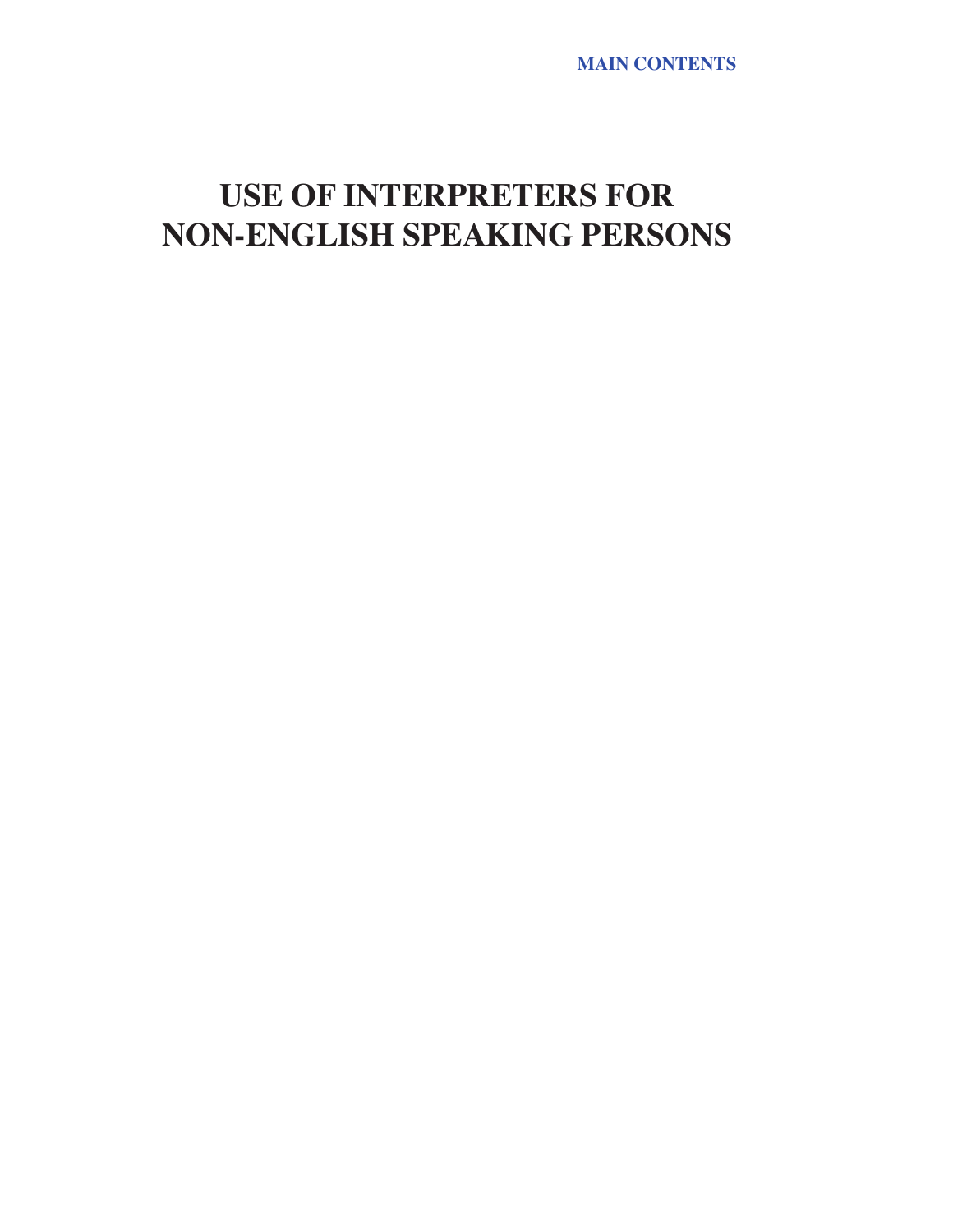#### **USE OF INTERPRETERS FOR NON-ENGLISH SPEAKING PERSONS**

## **Effective January 13, 2003 Including Amendments Received Through May 13, 2011**

#### **INTRODUCTION**

Pursuant to the inherent powers of the Court and the Georgia Constitution of 1983, and in order to secure the rights of non-English speaking persons, this Court now promulgates the following rules to establish a statewide plan for the use of interpreters by the Courts of Georgia.

#### **I. DEFINITIONS**

(A) "Non-English Speaker" means any party or witness who cannot readily understand or communicate in spoken English and who consequently cannot equally participate in or benefit from the proceedings unless an interpreter is available to assist him or her. The fact that a person for whom English is a second language knows some English should not prohibit that individual from being allowed to have an interpreter.

(B) "Interpreter" means any person certified as an interpreter by the Georgia Commission on Interpreters; any person on the conditionally approved interpreters' list; any person on the registered interpreters' list; or any person authorized by a court to translate or interpret oral or written communication in a foreign language during court proceedings.

(C) "Court Proceedings" means a proceeding before any court of this State or a Grand Jury hearing.

*Commentary: Courts should make a diligent effort to appoint a Certified interpreter. If a Certified interpreter is unavailable, a Conditionally Approved interpreter or a Registered interpreter is to be given preference. There will be occasions when it is necessary to utilize a telephonic language service or a less qualified interpreter. Faced with a need, where no interpreter is available locally, courts should weigh the need for immediacy in conducting a hearing against the potential compromise of due process, or the potential of substantive injustice, if interpreting is inadequate. Unless immediacy is a primary concern, some delay might be more appropriate than the use of a telephonic language service.*

## **II. CENTRAL ORGANIZATION**

There is hereby created the Georgia Commission on Interpreters for Non-English Speakers:

(A) The Georgia Commission on Interpreters for Non-English speakers will consist of: the current Chief Justice of the Georgia Supreme Court or the Chief Justice's designee, a judge of the Court of Appeals, a Superior Court Judge, a State Court Judge, a Juvenile Court Judge, a Probate Court Judge, a Magistrate Court Judge, a Municipal Court Judge,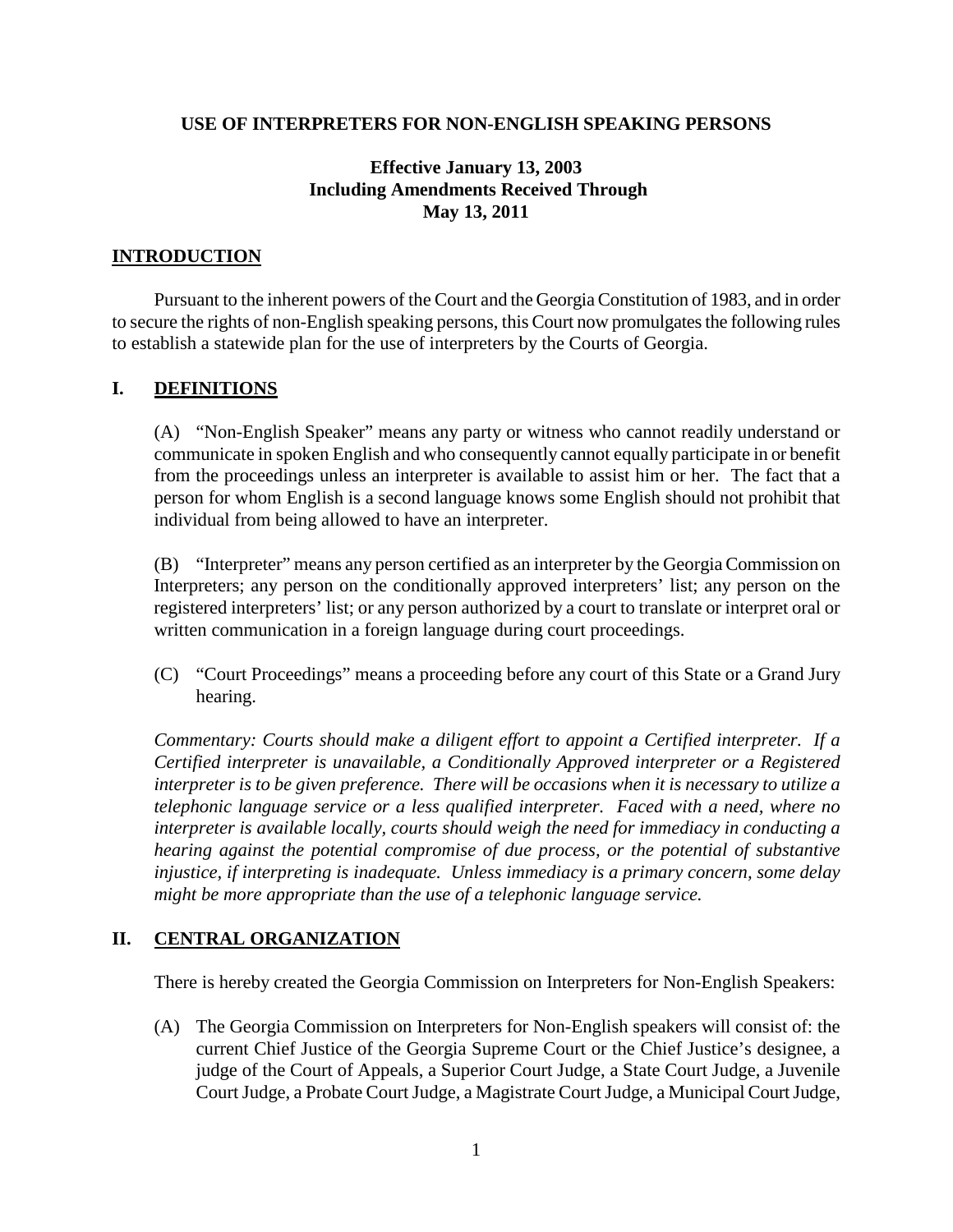a designee of the State Bar of Georgia, one member from the Georgia General Assembly, four members of the State Bar of Georgia, and three non-lawyer public members*.* All members of the Commission shall be appointed by the Georgia Supreme Court. The chair of the Commission shall be designated by the Georgia Supreme Court.

- (B) The first Commission will be appointed to serve terms as follows: the first term for three members will be one year, the first term for three members will be two years, the first term for four members will be three years, the first term for three members will be four years, and the first term for three members will be five years. Thereafter, the term for Commission members will be five years. A Commission member shall not succeed himself or herself, except that Commission members originally appointed to a term of two years or less would be eligible for reappointment to one additional five-year term. If the status of a Commission member chosen to represent a particular category changes during his or her term, the member will continue to serve out his or her term.
- (C) Members of the Commission shall receive no compensation for their services but shall be entitled to reimbursement for expenses and mileage for travel in connection with Commission business.
- (D) The Commission is charged as follows:
	- 1. To administer a statewide comprehensive interpreter program;
	- 2. To oversee the development and ensure the quality of all interpreters;
	- 3. To approve court interpreter programs;
	- 4. To develop guidelines for interpreter programs;
	- 5. To designate languages for which certification programs shall be established;
	- 6. To develop criteria for training and certification of interpreters;
	- 7. To establish standards of conduct for interpreters.
- (E) The responsibilities of the Georgia Commission on Interpreters will include the following:
	- 1. To serve as a resource for interpreter education and research;
	- 2. To provide technical assistance to new and existing interpreter programs;
	- 3. To develop the capability of providing training to interpreters in courts throughout the state;
	- 4. To implement the Commission's policies regarding qualifications of interpreters and quality of programs;
	- 5. To register interpreters and remove interpreters from the registry if necessary;
	- 6. To collect statistics from interpreter programs in order to monitor the effectiveness of various programs throughout the state.

## **III. CERTIFICATION PROGRAMS**

The Commission shall establish programs for the purpose of certifying interpreters. The Commission shall have the authority to establish the requirements and procedures for interpreter certification. Fees for certification will be established by the Georgia Commission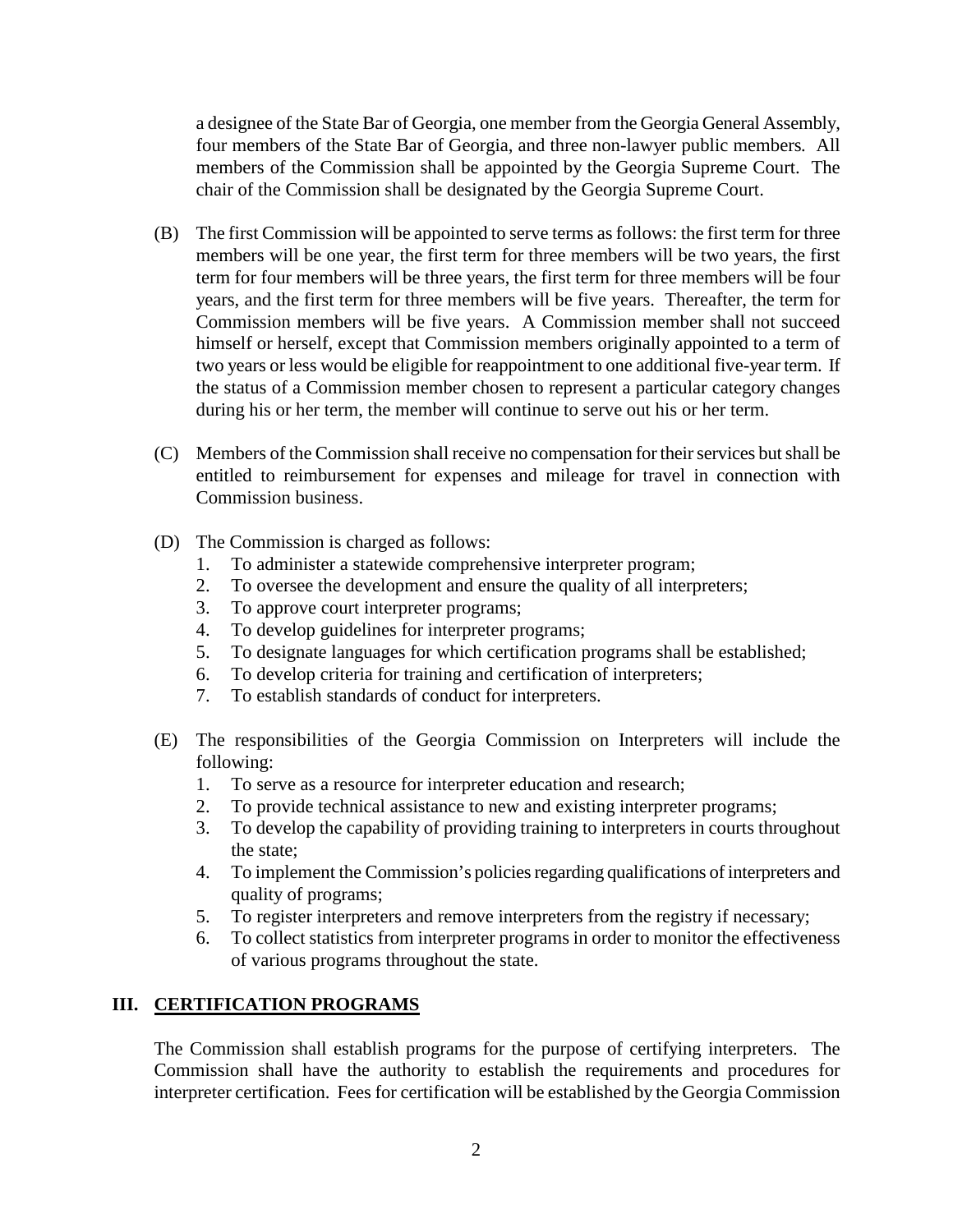on Interpreters and interpreters seeking certification shall be required to pay the fee established by said Commission.

# **IV. DISCIPLINE**

## (A) **Suspension or Revocation of Certification**

Certified, Conditionally Approved, or Registered status issued by the Georgia Commission on Interpreters may be suspended or revoked for any of the following reasons:

- 1. Conviction of a felony or a misdemeanor involving moral turpitude, dishonesty, or false statements;
- 2. Fraud, dishonesty, or corruption which is related to the functions and duties of a court interpreter;
- 3. Continued false or deceptive advertising after receipt of notification to discontinue;
- 4. Knowingly and willfully disclosing confidential or privileged information obtained while serving in an official capacity;
- 5. Gross incompetence or unprofessional or unethical conduct;
- 6. Failing to appear as scheduled without good cause;
- 7. Noncompliance with any existing continuing education requirements;
- 8. Nonpayment of any required renewal fees; or
- 9. Violation of the Code of Professional Responsibility for Court Interpreters.

*Commentary: The appropriateness of disciplinary action and the degree of discipline to be imposed should depend upon factors such as the seriousness of the violation, the intent of the interpreter, whether there is a pattern of improper activity, and the effect of the improper activity on others or on the judicial system.*

## (B) **Disciplinary Process**

- 1. The Commission on Interpreters shall have the authority to set forth separate disciplinary procedures not inconsistent with this Rule.
- 2. There shall be a standard form on which all complaints shall be filed.
- 3. There shall be two panels comprised of five Commission members each called the "Probable Cause Panel" and the "Disciplinary Hearing Panel." The Probable Cause Panel shall make a preliminary review of all complaints to determine facial sufficiency and probable cause before any investigation or presentation to the Disciplinary Hearing Panel.
- 4. Once probable cause has been found upon a complaint, it shall go to the Disciplinary Hearing Panel for appropriate disposition. The interpreter is permitted to be represented by counsel at his or her own expense.
- 5. The interpreter has the right to appeal any final disciplinary decision, but any appeal is limited to a review of procedure only.
- 6. The Commission and their agents shall keep all proceedings herein confidential until such time as the decision becomes final. At such time, the decision shall become public but the investigation, dismissal for lack of probable cause, and the evidence and record of proceedings before the Commission shall remain forever confidential. Dismissal for facial insufficiency shall be disclosed at the request of the interpreter.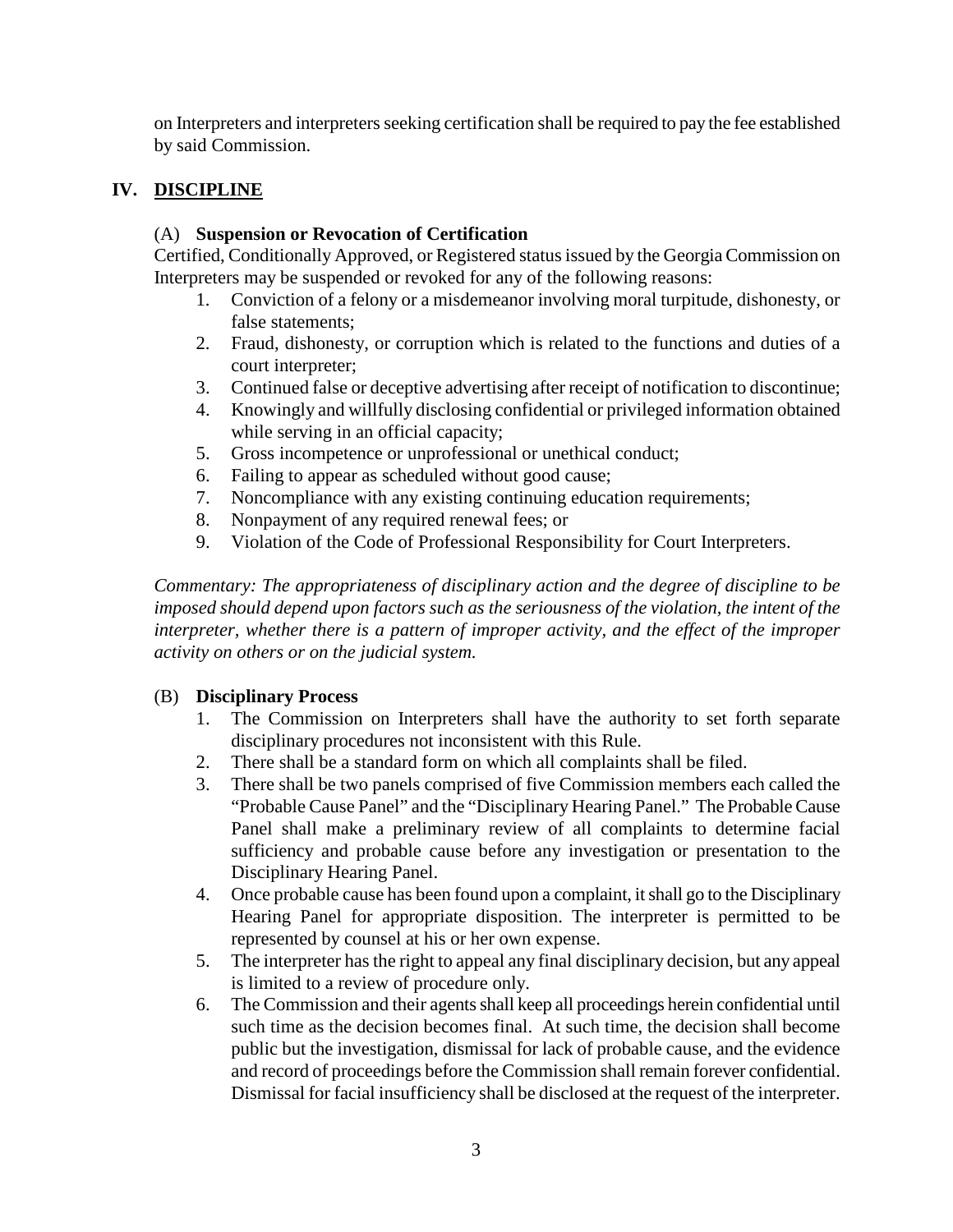7. The Supreme Court of Georgia recognizes the actions of the Commission, the Administrative Office of the Courts, the Special Masters, the above-described Panels, and the staff to the Commission to be within its judicial and regulatory functions, and being regulatory and judicial in nature they are entitled to judicial immunity.

## **V. COMPENSATION OF INTERPRETERS**

There shall be no uniform, state-wide compensation system at this time. Local courts will have the responsibility for developing and testing a variety of approaches to compensation consistent with guidelines that may be established by the Commission and by statute. The Commission shall evaluate the approaches to compensation developed by the local courts and determine the need for a statewide flexible compensation system. Subject to Supreme Court approval, the Commission shall implement such a system.

*Commentary: Although the contribution of volunteers to interpreter programs throughout the country is inestimable, the Georgia Supreme Court believes that the comprehensive system of statewide interpreter services envisioned by these rules cannot be handled entirely by unpaid volunteers. This court is convinced that in order to build and maintain a statewide system of interpreter services of the extent and quality desired, there must be mechanisms for compensating interpreters at appropriate levels. This court also believes that the Georgia interpreter program will require a combination of volunteers, salaried in-house interpreters, and free market interpreters in order to meet the highly varied demands and circumstances of courts in urban, rural, and suburban areas.*

# **VI**. **OATH, CONFIDENTIALITY, AND PUBLIC COMMENT**

- (A) Minimum standards required to become a licensed court interpreter:
	- 1. 18 years of age;
	- 2. Good moral character; and
	- 3. Legal U.S. resident

(B) Prior to becoming Certified, Conditionally Approved, or Registered and prior to providing any service to a non-English speaking person, the interpreter shall subscribe to an oath that he or she shall interpret all communications in an accurate manner to the best of his or her skill and knowledge. By signing the oath form, interpreters acknowledge that they meet the minimum standard outlined above and agree to abide by the Oath and Code of Professional Responsibility.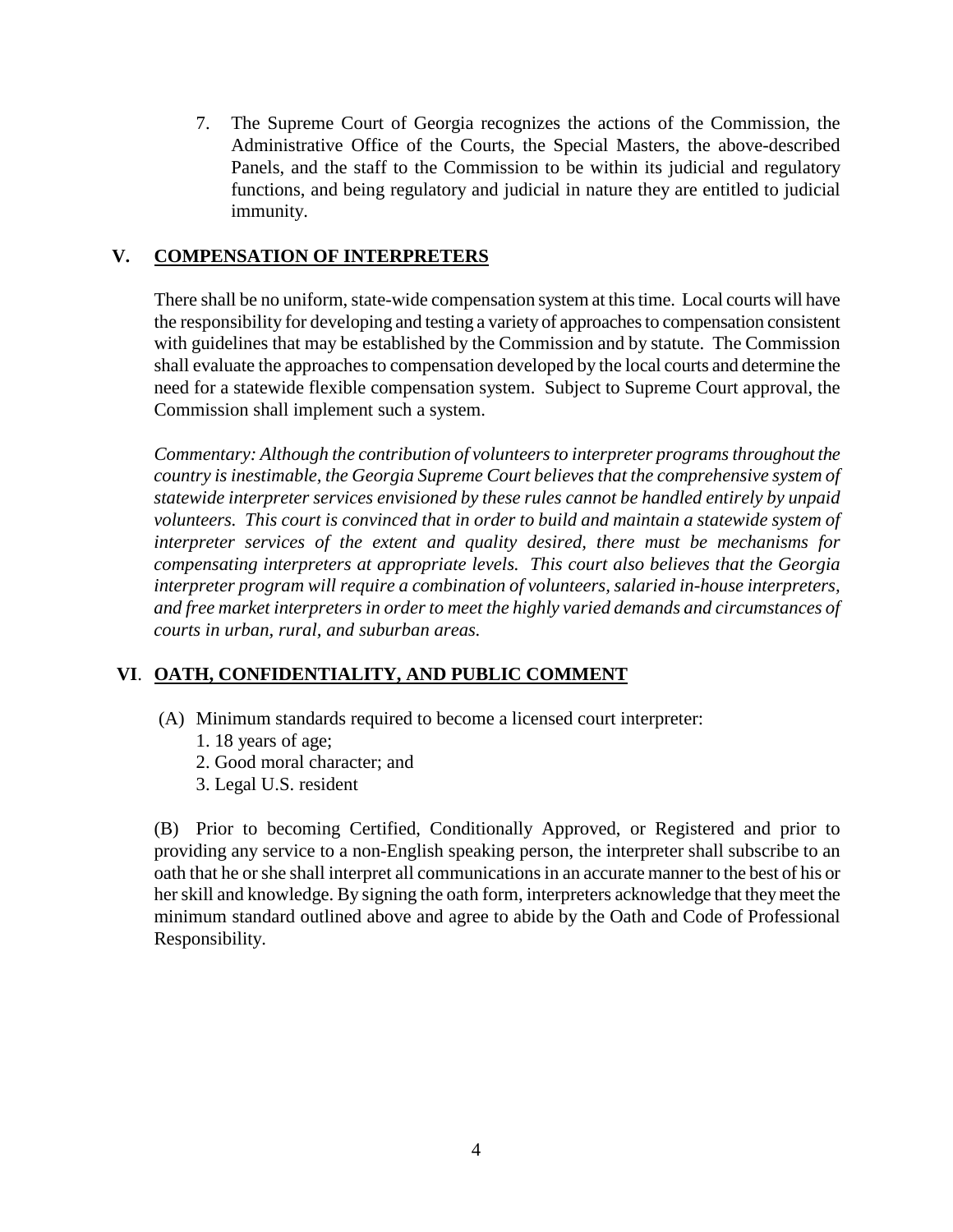(C) The oath shall conform substantially to the following form:

#### INTERPRETER'S OATH

Do you solemnly swear or affirm that you will faithfully interpret from (state the language) into English and from English into (state the language) the proceedings before this Court in an accurate manner to the best of your skill and knowledge?

(D) Interpreters shall not voluntarily disclose any admission or communication that is declared to be confidential or privileged under state law. Out-of-court disclosures made by a non-English speaker communicating through an interpreter shall be treated by the interpreter as confidential and/or privileged unless the court orders the interpreter to disclose such communications or the non-English speaker waives such confidentiality or privilege.

(E) Interpreters shall not publicly discuss, report, or offer an opinion concerning a matter in which they are engaged, even when that information is not privileged or required by law to be confidential.

(F) Prior to service, every interpreter serving in the courts of the State of Georgia shall agree in writing to comply with the Code of Professional Responsibility for Court Interpreters.

(G) The presence of an interpreter shall not affect the privileged nature of any discussion.

## **VII. RECORD OF INTERPRETER TESTIMONY**

(A) Where a Certified interpreter is used, no record shall generally be made of the non-English testimonial statements. Where a challenge is made to the accuracy of a translation, the court shall first determine whether the interpreter is able to communicate accurately with and translate information to and from the non-English speaking person. If it is determined that the interpreter cannot perform these functions, arrangements for another interpreter should be made, unless testimony that is cumulative, irrelevant, or immaterial is involved. Where the court determines that the interpreter has the ability to communicate effectively with the non-English speaker, the court shall resolve the issue of the contested translation and the record to be made of the contested testimony in its discretion. Any transcript prepared shall consist only of the English language spoken in court.

(B) In criminal cases, whenever a Certified interpreter is not utilized, the court shall make an audio or audio-visual recording of any testimony given in a language other than English. This includes any colloquies between the court and any non-English speaking persons, statements or testimony made to the court given by a non-English speaking person, as well as all translations provided by the interpreter of such proceedings. This recording shall become part of the record of the proceeding. There is no requirement to record any translation for a non-English speaking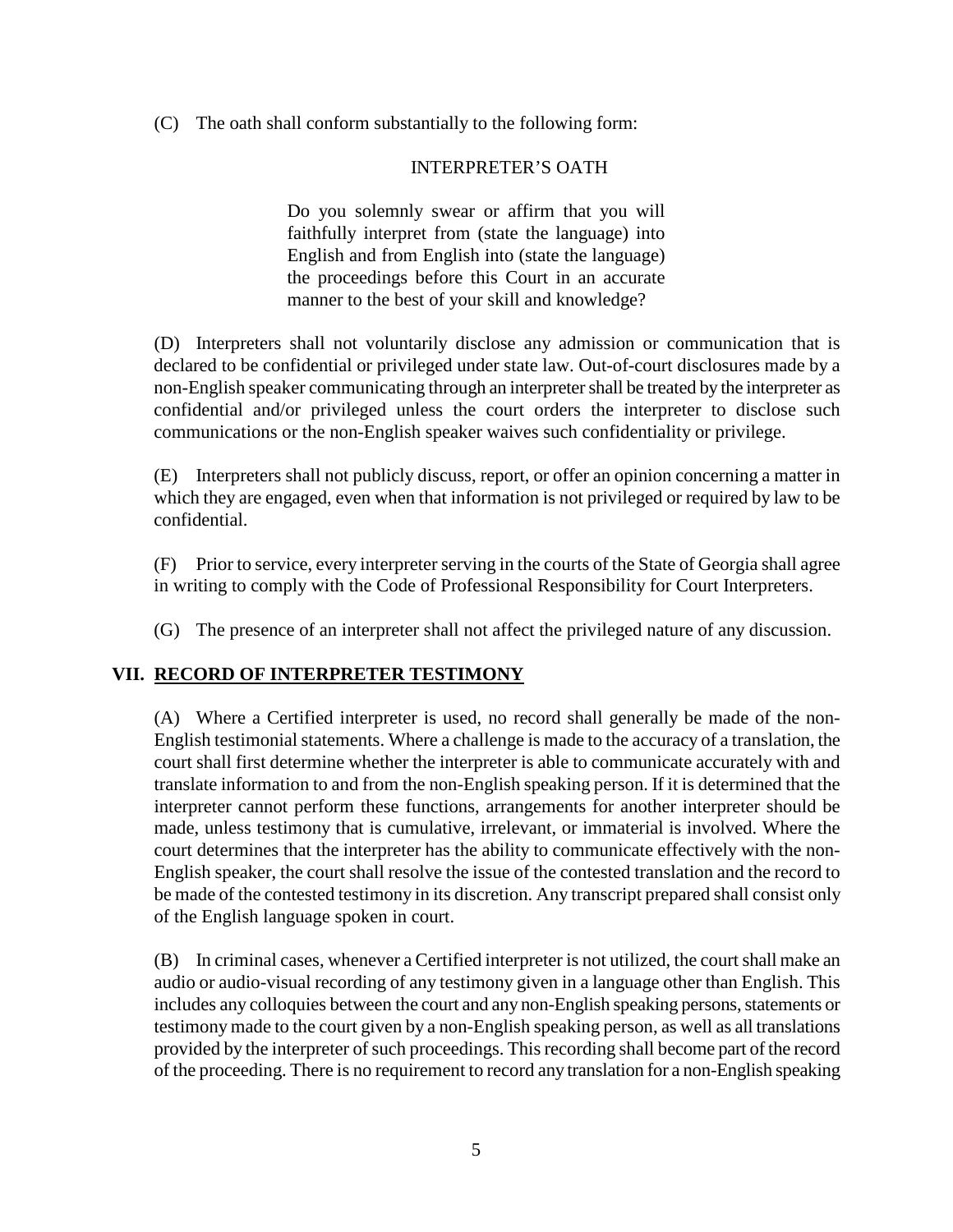defendant of other proceedings where the defendant does not directly participate, such as the translation of testimony of an English speaking witness when the defendant is represented by counsel. Nor shall a record be made of private conversations between defendant and counsel*.*

(C) In civil cases, whenever a Certified interpreter is not utilized and a party was denied the right to use an interpreter of his or her own choosing, the court shall make an audio or audiovisual recording of any testimony given in a language other than English. This includes any colloquies between the court and any non-English speaking persons, statements or testimony made to the court given by a non-English speaking person, as well as all translations provided by the interpreter in the proceedings. This recording shall become part of the record of the proceeding. There is no requirement to record the translation for a non-English speaking party of other proceedings where the party does not directly participate, such as the translation of testimony of an English speaking witness when the party is represented by counsel. Nor shall a record be made of private conversations between parties and counsel*.*

(D) In all cases where an audio or audio-visual recording is not required, the court shall have the discretion to authorize the making of such a recording.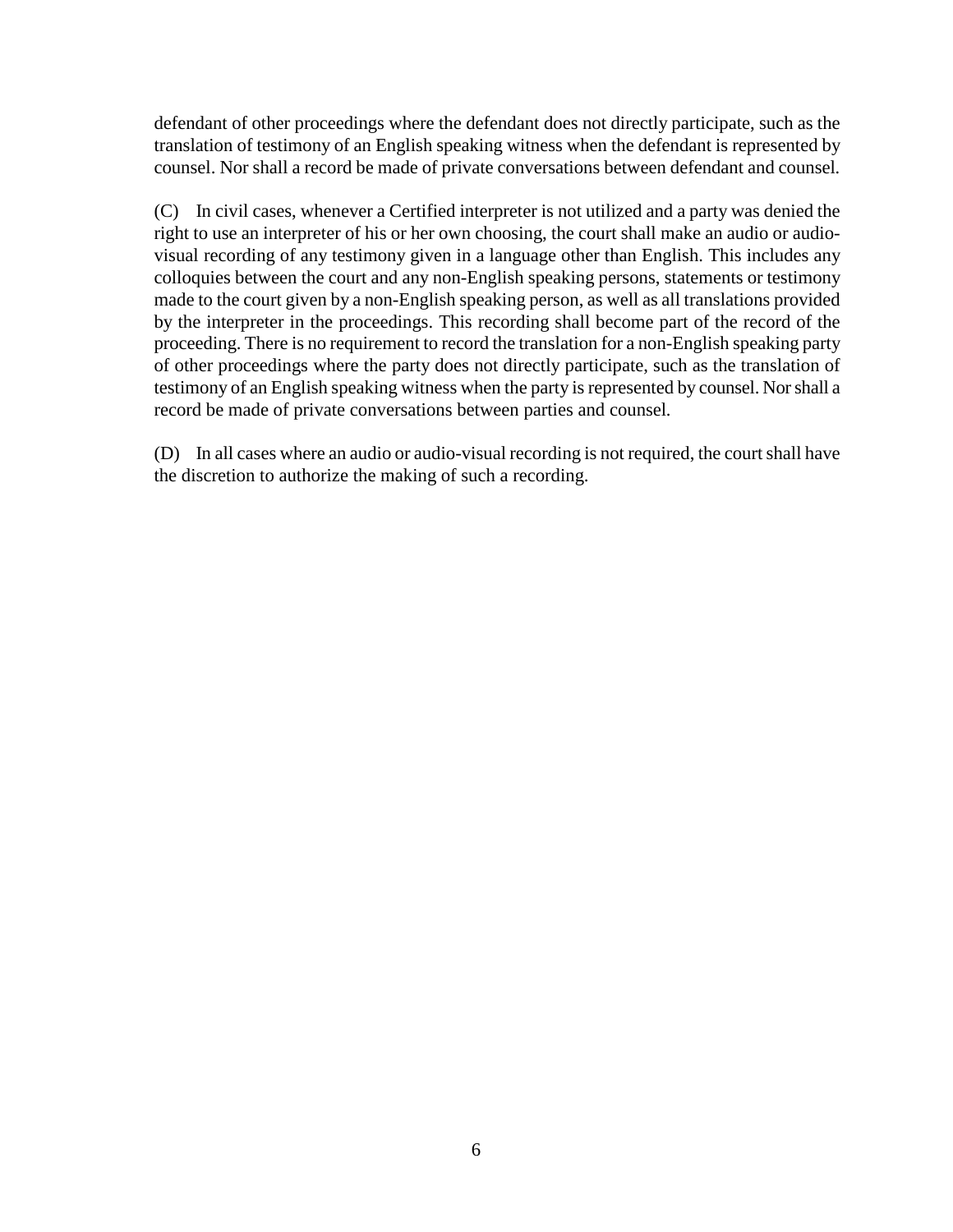#### **APPENDIX A UNIFORM RULE FOR INTERPRETER PROGRAMS**

**I.** *General Rule***:** The following rules apply to all criminal and civil proceedings in Georgia where there are non-English speaking persons in need of interpreters. See also *Ling v. State*, 288 Ga. 299 (702 SE2d 881) (2010). All other court-managed functions, including information counters, intake or filing offices, cashiers, records rooms, sheriff's offices, probation and parole offices, alternative dispute resolution programs, *pro se* clinics, criminal diversion programs, anger management classes, detention facilities, and other similar offices, operations and programs, shall comply with Title VI of the Civil Rights Act of 1964.

- (A) An interpreter is needed and an interpreter shall be appointed when the decision maker, which would include the judge, magistrate, special master, commissioner, hearing officer, arbitrator, neutral, or mediator, determines, after an examination of a party or witness, that: (1) the party cannot understand and speak English well enough to participate fully in the proceedings and to assist counsel; or (2) the witness cannot speak English so as to be understood directly by counsel, the decision maker, and/or the jury.
- (B) The decision maker should examine a party or witness on the record to determine whether an interpreter is needed if: (1) a party or counsel requests such an examination; or (2) it appears to the decision maker that the party or witness may not understand and speak English well enough to participate fully in the proceedings, or (3) if the party or witness requests an interpreter. The fact that a person for whom English is a second language knows some English should not prohibit that individual from being allowed to have an interpreter.
- (C) To determine if an interpreter is needed the decision maker should normally include questions on the following:
	- 1. Identification (for example: name, address, birth date, age, place of birth);
	- 2. Active vocabulary in vernacular English (for example: "How did you come to the proceeding today?", "What kind of work do you do?", "Where did you go to school?", "What was the highest grade you completed?", "Describe what you see in the room", "What have you eaten today?"). Questions should be phrased to avoid "yes or no" replies;
	- 3. The criminal or civil proceedings (for example: the nature of the charge or the type of proceeding, the purpose of the proceedings and function of the decision maker, the rights of a party or criminal defendant, and the responsibilities of a witness).
- (D) After the examination, the decision maker should state its conclusion on the record, and the file in the case should be clearly marked and data entered electronically when appropriate by personnel to ensure that an interpreter will be present when needed in any subsequent proceeding.
- (E) For good cause, the decision makershould authorize a pre-appearance interview between the interpreter and the party or witness. Good cause exists if the interpreter needs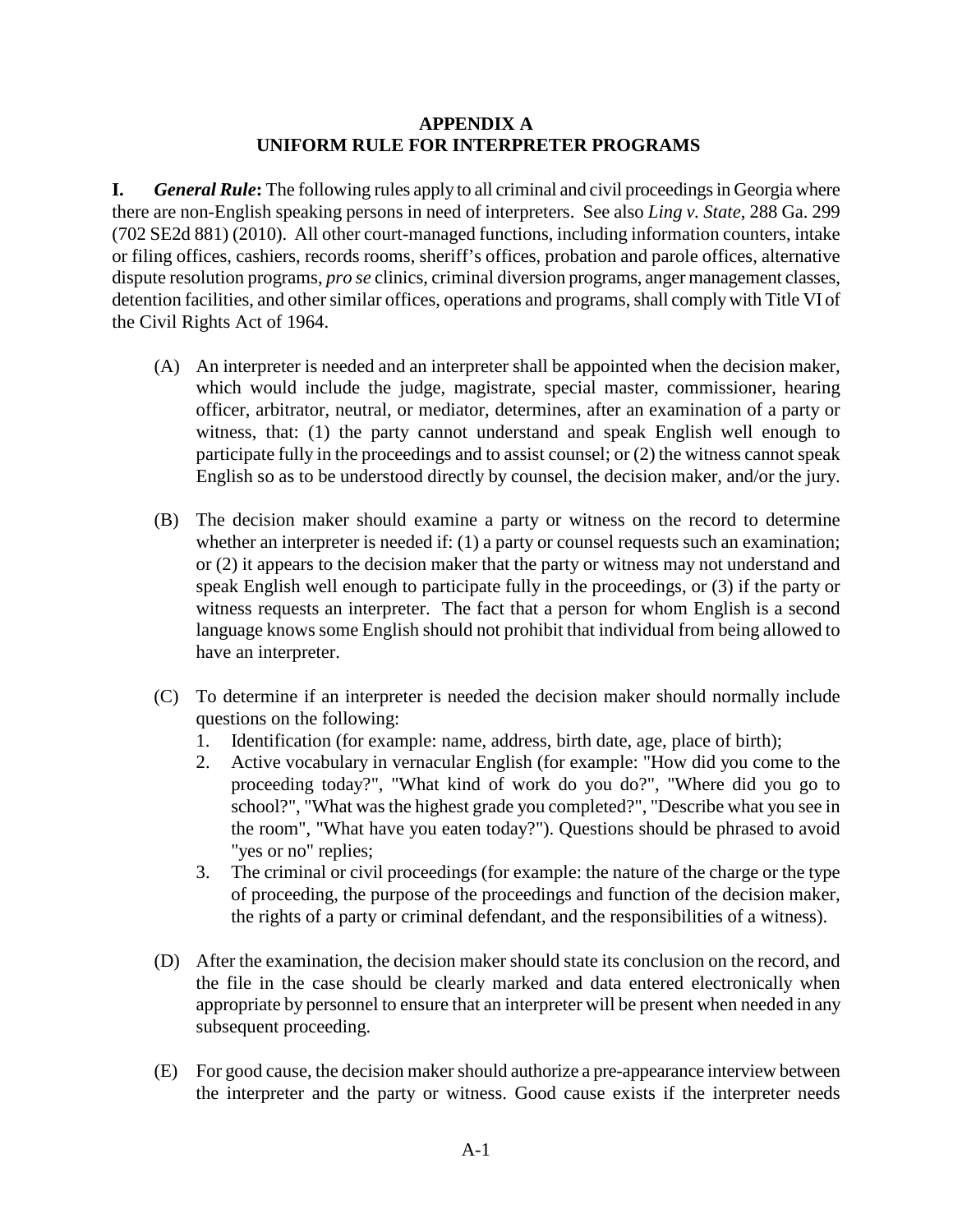clarification on any interpreting issues, including but not limited to: colloquialisms, culturalisms, dialects, idioms, linguistic capabilities and traits, regionalisms, register, slang, speech patterns, or technical terms.

- (F) When a Certified, Conditionally Approved, or Registered interpreter is not being used, the decision maker or the decision maker's designee should give instructions to interpreters, either orally or in writing, that substantially conform to the following:
	- 1. Do not discuss the pending proceedings with a party or witness, outside of professional employment in the same case.
	- 2. Do not disclose communications between counsel and client.
	- 3. Do not give legal advice to a party or witness. Refer legal questions to the attorney or to the decision maker.
	- 4. Inform the decision maker if you are unable to interpret a word, expression, special terminology, or dialect, or have doubts about your linguistic expertise or ability to perform adequately in a particular case.
	- 5. Interpret all words, including slang, vulgarisms, and epithets, to convey the intended meaning.
	- 6. Use the first person when interpreting statements made in the first person. (For example, a statement or question should not be introduced with the words, "He says . . . .")
	- 7. Direct all inquiries or problems to the decision maker and not to the witness or counsel. If necessary you may request permission to approach the decision maker with counsel to discuss a problem.
	- 8. Position yourself near the witness or party without blocking the view of the decision maker, jury, or counsel.
	- 9. Inform the decision maker if you become fatigued during the proceedings.
	- 10. When interpreting for a party at counsel table, speak loudly enough to be heard by the party or counsel but not so loudly as to interfere with the proceedings.
	- 11. Interpret everything including objections.
	- 12. If the decision maker finds good cause under section (E), hold a pre-appearance interview with the party or witness to become familiar with speech patterns and linguistic traits and to determine what technical or special terms may be used. Counsel may be present at the pre-appearance interview.
	- 13. During the pre-appearance interview with a non-English speaking witness, give the witness the following instructions on the procedure to be followed when the witness is testifying:
		- (a) The witness must speak in a loud, clear voice so that each participant in the entire proceeding and not just the interpreter can hear.
		- (b) The witness must direct all responses to the person asking the question, not to the interpreter.
		- (c) The witness must direct all questions to counsel, or to the decision maker, and not to the interpreter. The witness may not seek advice from or engage in any discussion with the interpreter.
		- (d) During the pre-appearance interview with a non-English speaking party, give the following instructions on the procedure to be used when the non-English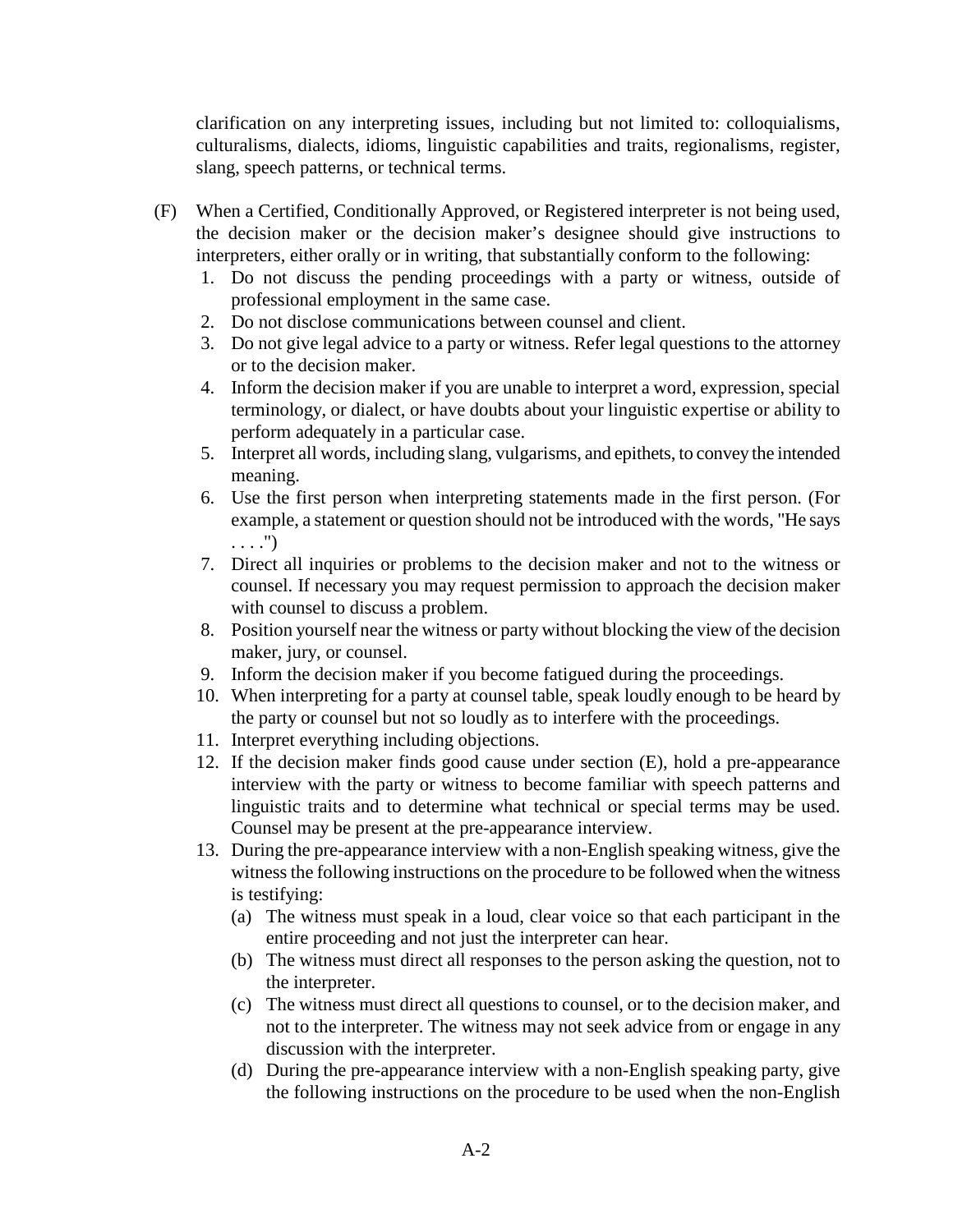speaking party is not testifying: (i) The interpreter will interpret all statements made in the proceeding; (ii) The party must direct any questions to counsel; (iii) The interpreter will interpret all questions to counsel and the responses; and (iv) The party may not seek advice from or engage in discussion with the interpreter.

*Commentary: A model written form for performing this procedure may be obtained from the Georgia Commission on Interpreters. It is recommended that when a non-professional interpreter is used that the decision maker personally verify a basic understanding of the interpreter's role on the record.* 

- (G) The decision maker or the decision maker's designee should give the following instructions to counsel, either orally or in writing:
	- 1. When examining a non-English speaking witness, direct all questions to the witness and not to the interpreter. (For example, do not say to the interpreter, "Ask him if . . .");
	- 2. If there is a disagreement with the interpretation, direct any objection to the decision maker and not to the interpreter. Ask permission to approach the decision maker to discuss the problem;
	- 3. If you have a question regarding the qualifications of the interpreter, you may request permission to conduct a supplemental examination on the interpreter's qualifications.

## **II.** *Criminal Cases***.**

- (A) Each non-English speaking party will be provided with an interpreter at each critical stage of the proceedings at no cost.
- (B) A non-English speaking person may waive the right to the use of an interpreter. Such a waiver shall be in writing and approved by the decision maker. The decision makershall determine, on the record, that the right to an interpreter has been waived knowingly and voluntarily and that the person has been assisted by the services of the most available interpreter. Additionally, counsel may waive the presence of an interpreter in bond hearings.
- (C) An interpreter shall be provided at no cost to any non-English speaking person whenever the non-English speaking person is a party, or has been subpoenaed, or summoned or has otherwise been compelled to appear in a proceeding. Consultations with legal counsel, guardians, court psychologists, probation officers, doctors, or other individuals who are employed, paid, or supervised by the courts shall comply with Title VI of the Civil Rights Act of 1964.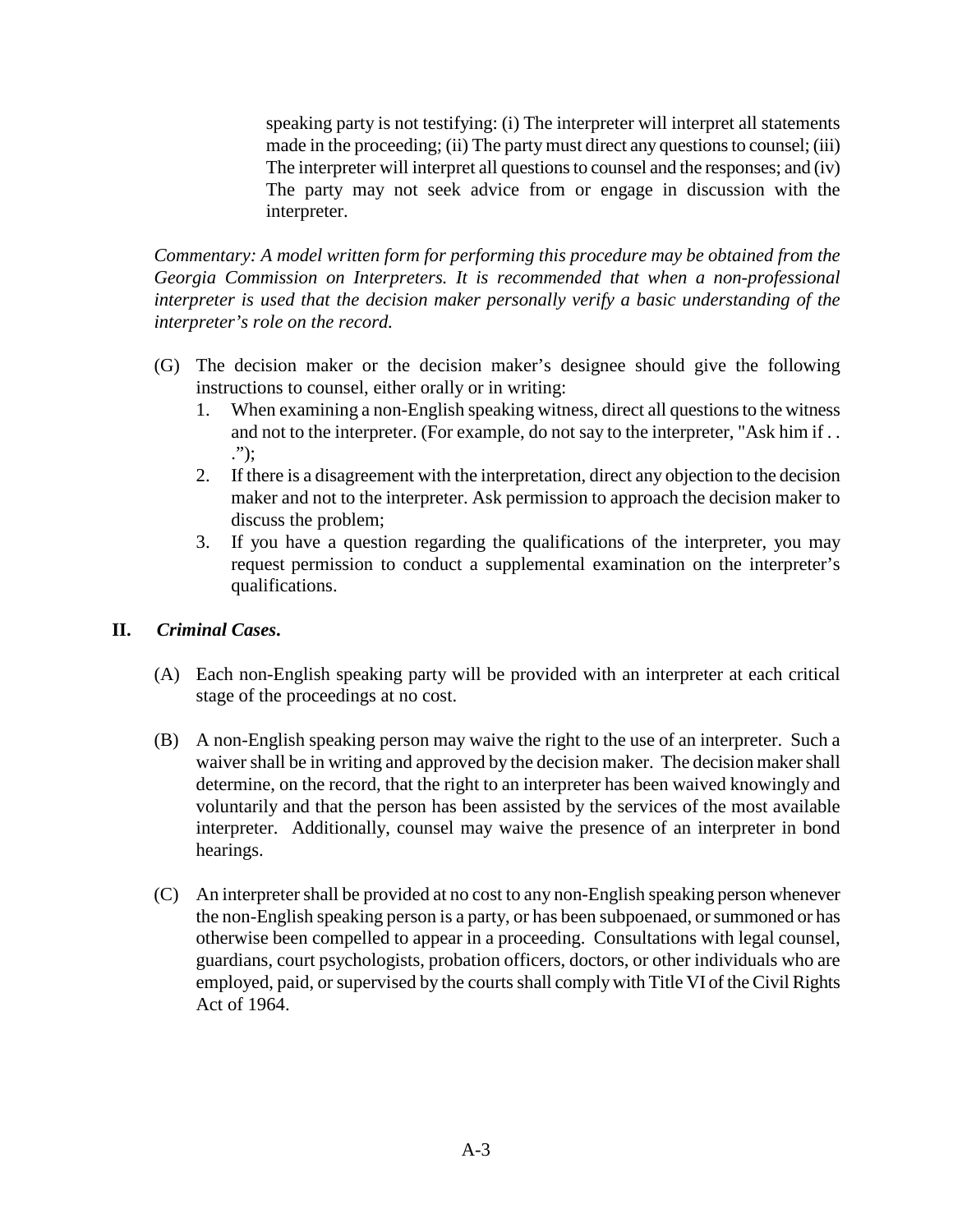## **III.** *Civil Cases***.**

- (A) Upon request, each non-English speaking party shall be provided with a list of the interpreters who have been approved for providing services within that particular legal proceeding.
- (B) Each non-English speaking party shall have the right to an interpreter at each critical stage of the proceedings at no cost to the non-English speaking person. Consultations with legal counsel, guardians, court psychologists, probation officers, doctors, or other individuals who are employed, paid, or supervised by the courts shall comply with Title VI of the Civil Rights Act of 1964. Advance notice of the use of an interpreter shall be provided to all parties and to the decision maker.

#### **IV.** *Juvenile Cases.*

- (A) Each non-English speaking person in any juvenile proceeding (including children, parents of a minor child offender, and parents or guardians of minor victims of crime) or whose parental rights to full custody of any minor child are challenged by any governmental unit or agency such as DFCS, shall be provided with an interpreter at no cost during each critical stage of the proceedings.
- (B) The decision maker shall provide a qualified interpreter to any non-English speaking person whenever such person's rights to full custody of any minor child are challenged for allegedly causing a child to be dependent, deprived, or delinquent in violation of the Georgia Juvenile Court Code of 1971, as amended, and the rules established by this Court.
- (C) Consultations with legal counsel, child advocates, guardians, court psychologists, probation officers, doctors, or other individuals who are employed, paid, or supervised by the courts shall comply with Title VI of the Civil Rights Act of 1964.
- (D) A non-English speaking person may waive the right to the use of an interpreter. Such a waiver shall be in writing and approved by the decision maker. The decision makershall determine, on the record, that the right to an interpreter has been waived knowingly and voluntarily and that the person has been assisted by the services of the most available interpreter. In no event shall the failure to request an interpreter be deemed to be a waiver.
- **V.** *Replacement of Interpreter.* Upon a request by the non-English speaking person, by his or her counsel, or by any other officer of the proceeding, the decision maker shall determine whether the interpreter so provided is able to communicate accurately with and translate information to and from the non-English speaking person. If it is determined that the interpreter cannot perform these functions, the non-English speaking person shall be provided with another interpreter.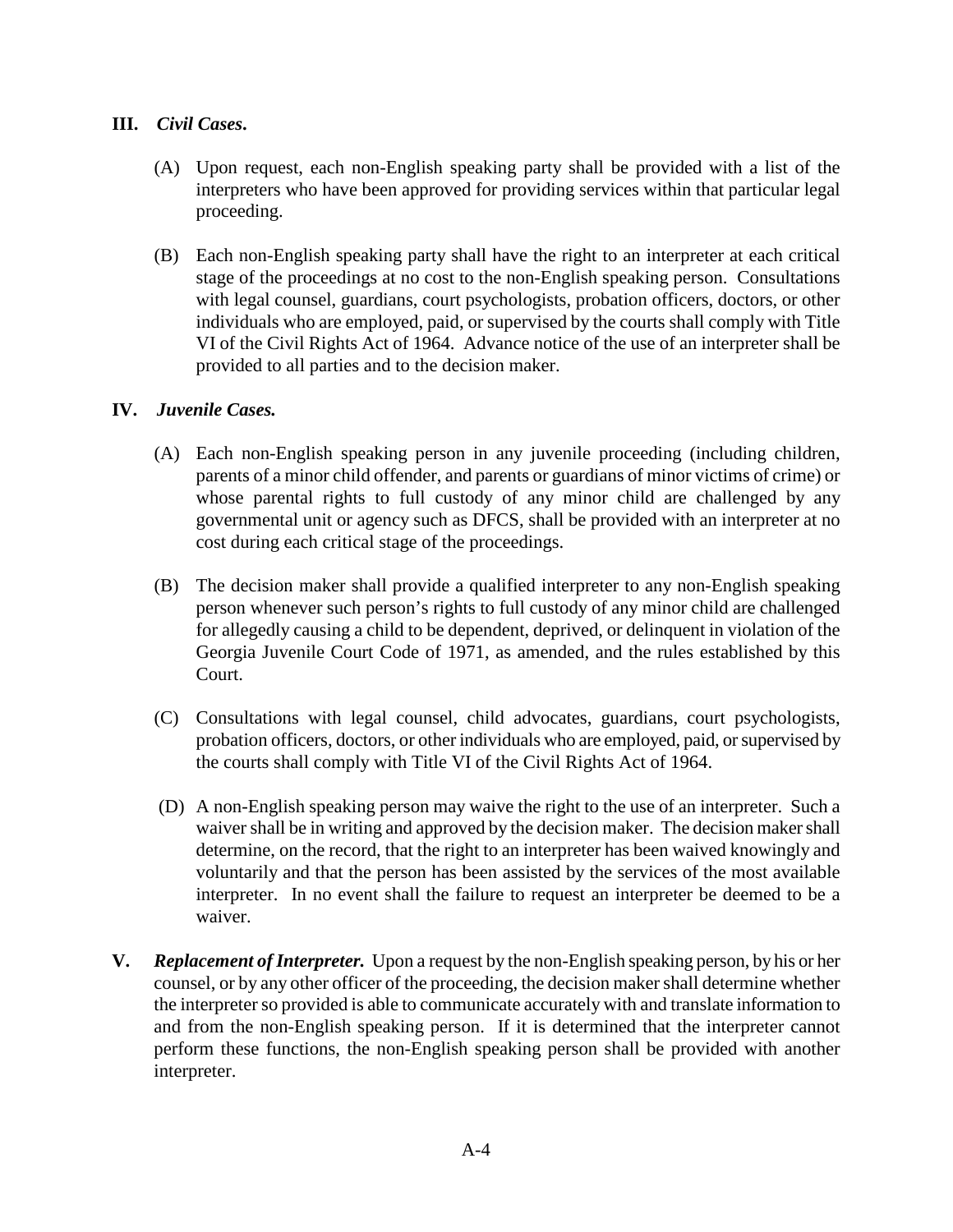# **VI.** *Interpreter's Fees and Expenses.*

- (A) Any interpreter providing service under this rule shall be compensated as directed by the local court or appropriate governing body.
- (B) The expenses of providing an interpreter in any legal proceeding will be borne by the local court or appropriate governing body.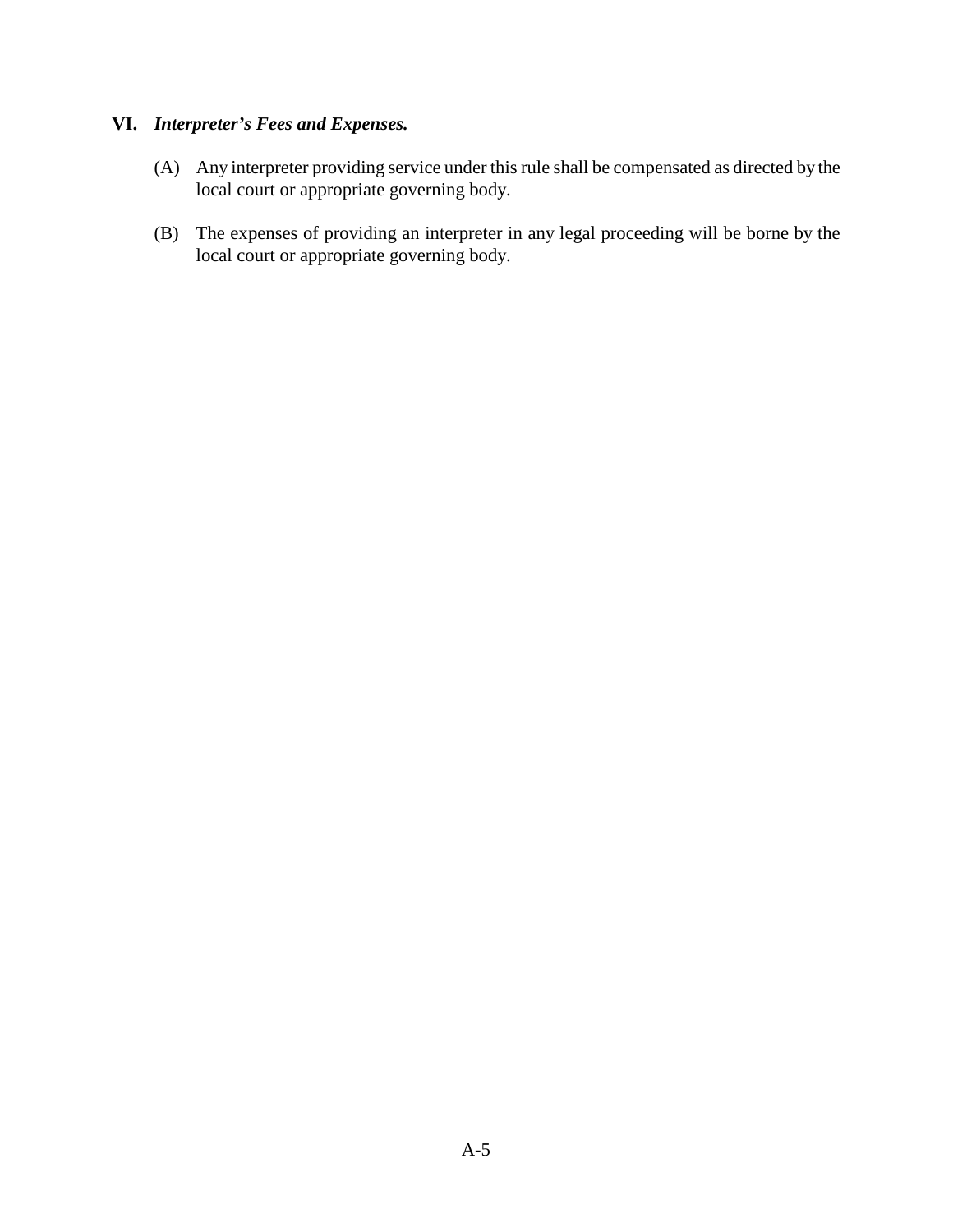#### **APPENDIX B**

# **POWERS AND DUTIES OF THE GEORGIA COMMISSION ON INTERPRETERS; REQUIREMENT FOR CERTIFICATION, CONDITIONAL APPROVAL, REGISTRATION, AND TRAINING OF INTERPRETERS**

The Georgia Commission on Interpreters shall administer the training and discipline of courtroom interpreters and provide regulations that:

- I. Shall mandate classroom training for interpreters, which initially shall be no less than sixteen hours.
- II. Shall designate the languages for which interpreting skill can be tested and certified.
- III. Shall result in certification under a multi-state program for simultaneous, consecutive, and sight-reading interpretation.
- IV. A "Certified Interpreter List" shall be comprised of individuals competent in court interpretation as demonstrated by successful completion of an oral and written examination demonstrating competence in interpreting as provided for by the Georgia Commission on Interpreters and the completion of required continuing education providing familiarity with the Georgia court system and the roles and responsibilities of interpreters within that system. In lieu of the examination, the Commission may recognize federal certification or certification of states participating in the national Consortium for State Court Interpreter Certification.
- V. A "Conditionally Approved Interpreter List" shall be comprised of individuals appearing competent in court interpretation that have completed mandatory classroom training and passed a written examination demonstrating familiarity with the Georgia court system and the roles and responsibilities of interpreters within that system. Also, such individuals must have achieved a sufficient score on an oral examination as determined by the Georgia Commission on Interpreters. It is intended that a court will choose an interpreter from this category only if a Certified Interpreter is not available.
- VI. A "Registered Interpreter List" shall be comprised of individuals appearing competent in court interpretation that have completed mandatory classroom training and passed a written examination demonstrating familiarity with the Georgia court system and the roles and responsibilities of interpreters within that system. This list will only include those interpreters interpreting a language for which no oral examination is given. Qualification tests for this list may also test language and interpretation skills. It is intended that a court will choose an interpreter from this category only if a Certified Interpreter or Conditionally Approved Interpreter is not available.
- VII. The Commission is authorized to maintain other classification and resource lists as it deems necessary.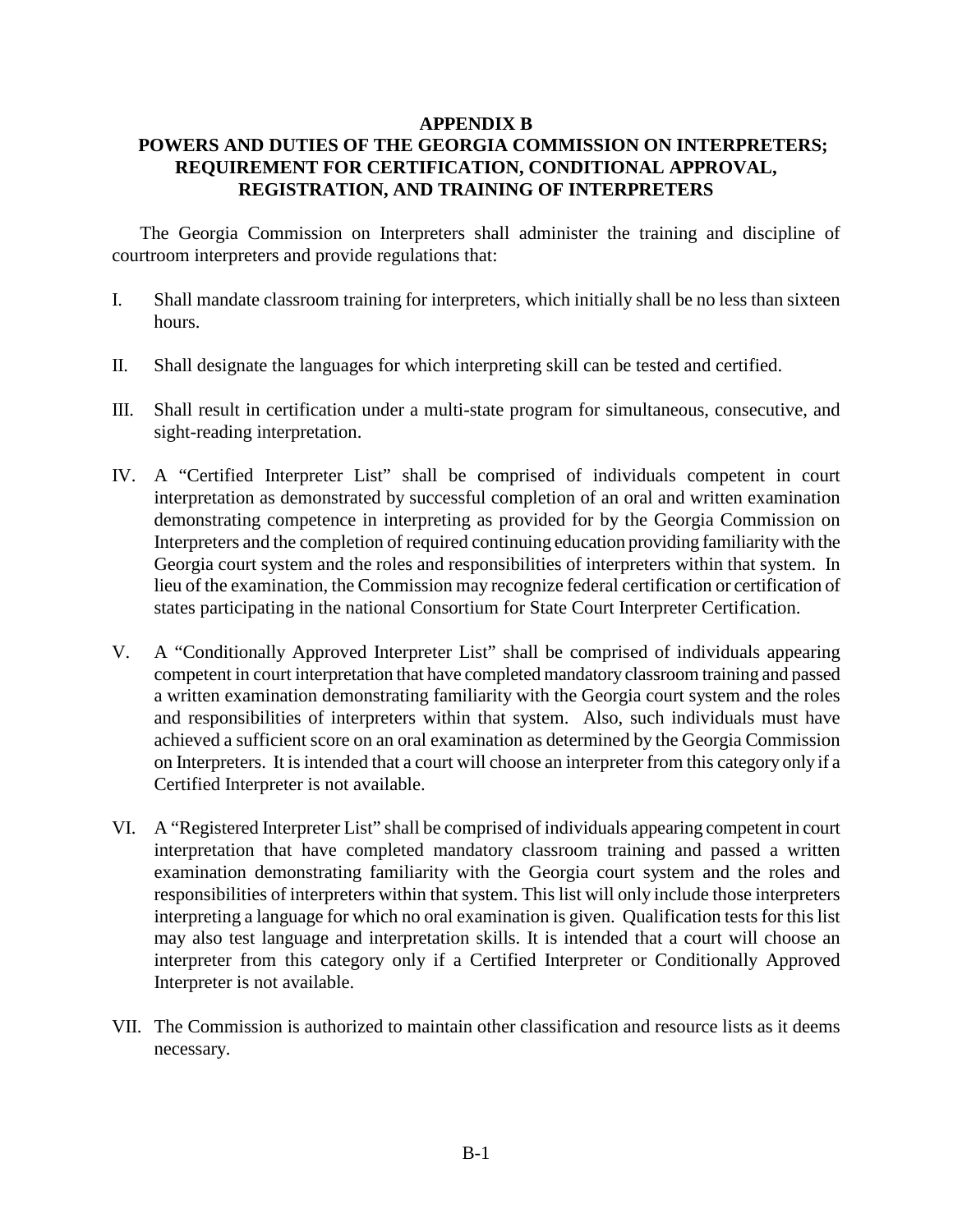- VIII. The Commission shall have the authority to set expiration dates for any qualification category, to establish fees, tests, and other requirements, including continuing education requirements, for any qualification category.
- IX. The Georgia Commission on Interpreters is dedicated to the principle that interpreters serving in court programs should be of the highest possible caliber in training and experience. All interpreters serving in Georgia programs should be of good moral character. The Commission is authorized to enact reasonable regulations to ensure these ends.
- X. The Commission is authorized to pass regulations governing the procedure in disciplining interpreters, including revocation of any qualification status.
- XI. All other persons interpreting court proceedings shall be required to comply with the standards for interpreting of the Georgia Commission on Interpreters to the best of their ability. It is intended that such persons be selected by the court for interpretation only where no Certified, Conditionally Approved, or Registered Interpreters are available.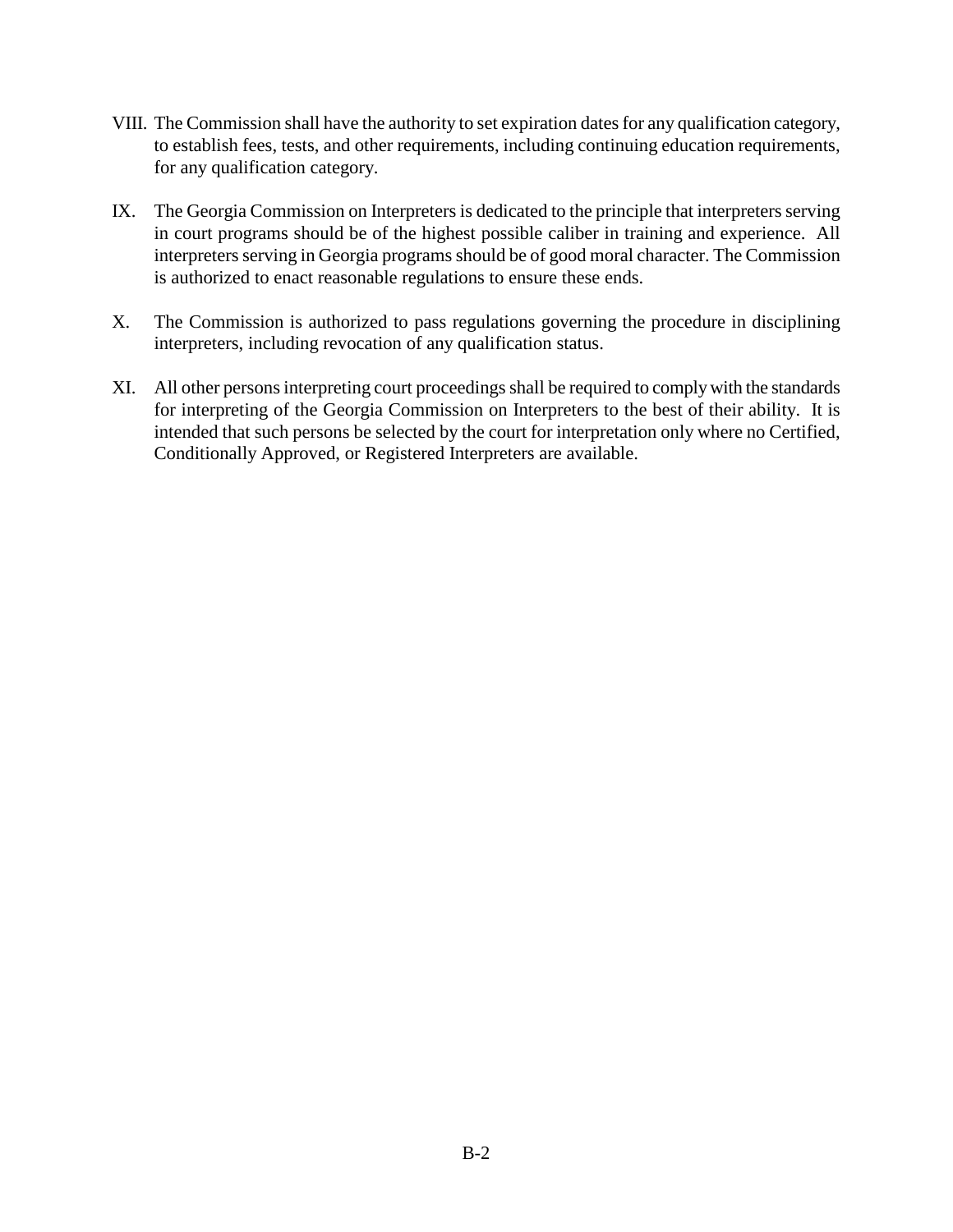#### **APPENDIX C CODE OF PROFESSIONAL RESPONSIBILITY FOR INTERPRETERS**

## Preamble

The Georgia Supreme Court adopted the Rules on the Use of Interpreters for Non-English Speaking Persons and created the Georgia Supreme Court Commission on Interpreters at the recommendation of the Supreme Court Commission on Equality. The Commission on Interpreters was charged to recruit, register, certify, license, and govern the work and conduct of language interpreters in the courts of Georgia in order to assure that persons of limited English proficiency be provided due process, equal access and meaningful participation in all court proceedings and court support services; that the constitutional rights of criminal defendants to assistance of language interpreters be safeguarded; and, that the efficiency, quality and uniformity of court proceedings as assisted by interpreters be encouraged and preserved. This Code of Professional Responsibility is to be interpreted in accordance with these purposes.

The following enumerated standards of ethical conduct to be observed by language interpreters in the courts of Georgia contain authoritative principles and directives to assist the judiciary, officers of the court, language interpreters, agencies and organizations administering, delivering, or supervising interpreting services to the courts and the public. These rules are applicable to all persons interpreting in the courts except for standards XV through XVIII which do not apply to uncompensated interpreters. Commentaries are intended to provide contextual guidance. Proceedings concerning violations of the enumerated standards shall be brought as provided for by general law, the regulations of the Commission on Interpreters, and the within standards.

# **Standards**

Interpreters shall:

- I. Act strictly in the interest of the court during proceedings before the court and with fidelity to the non-English speaker for whom they are interpreting.
- II. Reflect proper court decorum and act with dignity and respect to the officials and staff of the court.
- III. Avoid professional or personal conduct which could discredit the court.
- IV. Work unobtrusively so that attention is focused on the parties rather than the interpreter.
- V. Accurately state their qualifications as a court interpreter.
- VI. Interpret accurately and faithfully without indicating any personal bias. In doing so, interpreters shall:
	- A. Preserve the level of language used and the ambiguities and nuances of the speaker without editing.
	- B. Request clarification of ambiguous statements or unfamiliar vocabulary from the judge or counsel.
	- C. Refrain from expressing personal opinion in a matter before the court.
	- D. Promptly notify the court of any error in their interpretation.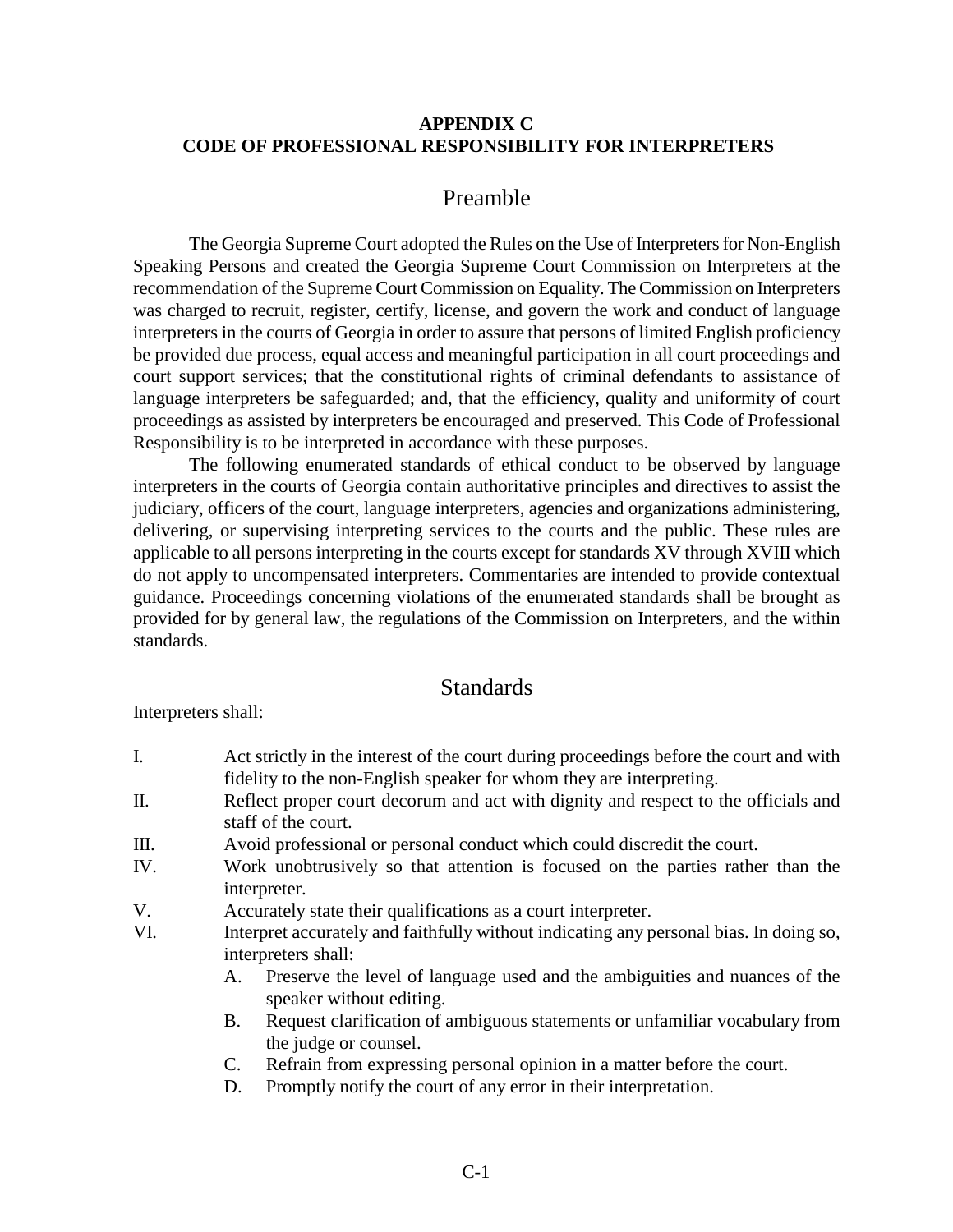*Commentary: Parties to litigation have a constitutional right to test the testimony of non-English speaking witnesses, just as they test the testimony of an English speaking witness. In the courtroom, the judge or jury must evaluate the fairness of the questioning and the understanding of the witness, not the interpreter. Outside of the testimonial setting, for instance in witness interviews, probation interviews, or mediation, the interpreter may play a more active role in clarifying misunderstandings between the participants. Further, in such settings, requests for clarifications should be directed at the participants, rather then being referred to the judge.*

*The obligation to preserve accuracy includes the interpreter's duty to correct any error of interpretation discovered by the interpreter during the proceeding. Interpreters should demonstrate their professionalism by objectively analyzing any challenge to their performance.*

*In civil cases, the courts must sometimes rely on community service groups, friends, acquaintances, and relatives of the non-English speaker to interpret or translate during court proceedings. Even interpreters whose participation is uncompensated must understand they take an oath to faithfully interpret impartially in the courtroom setting without interference as a participant, and that the evaluation of the questions and answers must be left to the finder of fact (the judge or jury).*

*Example: If a questioner in courtroom testimony asks a question that assumes incorrect facts (such as where certain streets intersect), it would be highly improper for the interpreter to interject his or her own knowledge of the correct information. In contrast, if a probation officer in an intake interview, for instance, makes a mistake in giving directions as to how to get to a court-related office, it would be helpful, rather than improper, for the interpreter to point out the supposed error to the parties to the conversation.*

- VII. Maintain impartiality by avoiding undue contact with witnesses, attorneys, interested parties, and jurors before, during and until the case is concluded.
- VIII. Disclose to the court and parties any prior involvement with a case, private involvement with the parties or with others significantly involved in the case.

*Commentary: It is not improper for an interpreter retained by one side in litigation for witness or client interviews to also interpret testimony in the courtroom. Whether such a dual role is to be permitted in a particular case is for the presiding judge to determine. It would be highly improper, however, for the interpreter to fulfill such multiple roles without disclosure to all parties and the court.*

IX. Never take advantage of knowledge obtained in the performance of official duties, for the interpreter's own or another's personal gain.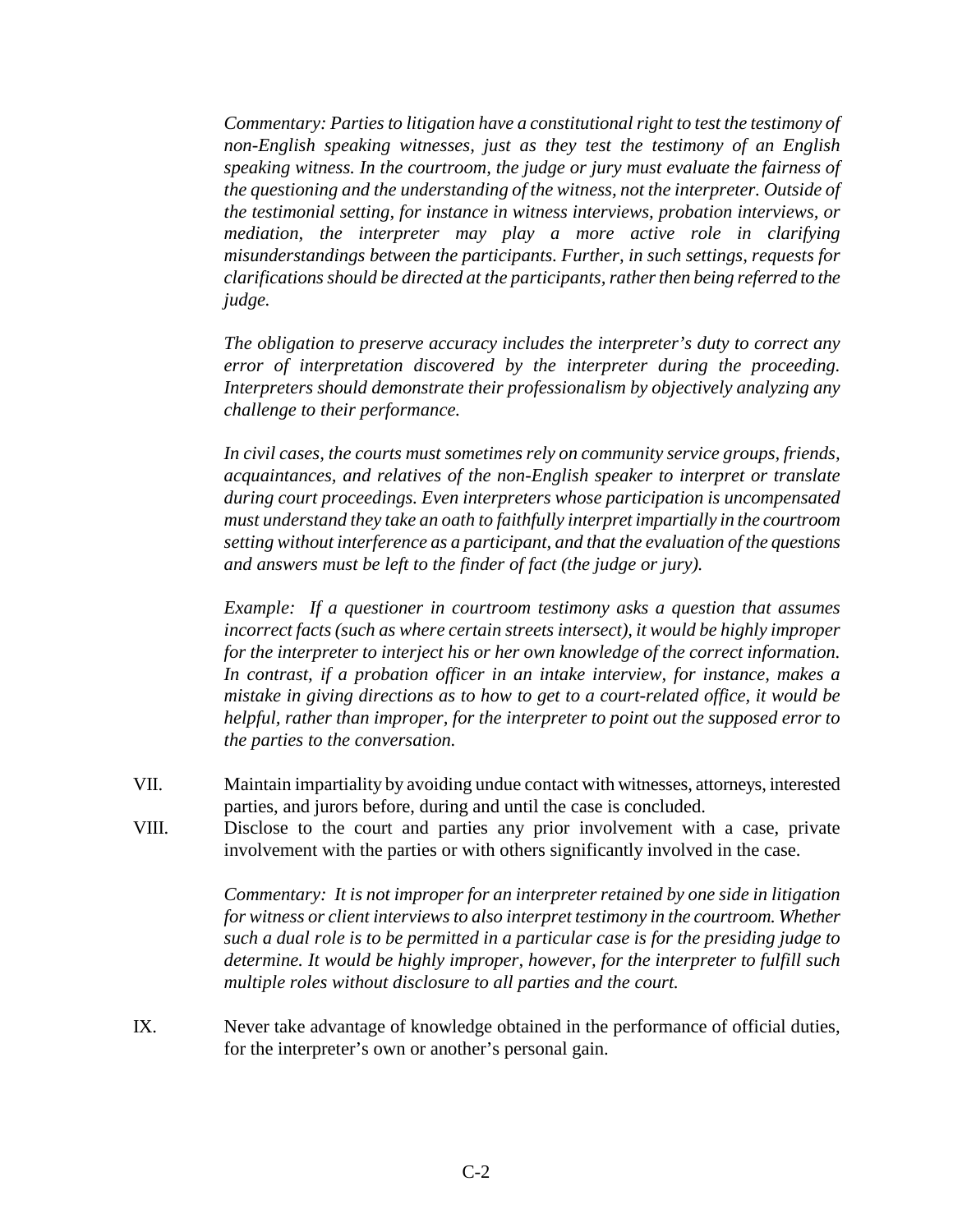- X. Protect the confidentiality of all privileged and other confidential information pertaining to court cases.
	- A. Interpreters shall not voluntarily disclose any admission or communication that is declared to be confidential or privileged under state law. Out-of-court disclosures made by a non-English speaker communicating through an interpreter shall be treated by the interpreter as confidential and/or privileged unless the court orders the interpreter to disclose such communications, or the non-English speaker waives such confidentiality or privilege.
	- B. Interpreters shall not publicly discuss, report, or offer an opinion concerning a matter in which they are engaged, even when that information is not privileged or required by law to be confidential.
	- C. Prior to service, every interpreter serving in the courts of the State of Georgia shall agree in writing to comply with the Code of Professional Responsibility for Court Interpreters.
	- D. The presence of an interpreter shall not affect the privileged nature of any discussion.

*Commentary: Confidentiality does not extend to a situation in which there are threats of imminent violence, the interpreter is a witness to criminal acts, or to information relating to a crime committed during the course of the proceedings or the interpreter's employment where the information concerning such crime does not derive from attorney-client conversations. Such information should be disclosed to a judge who is not involved in the proceeding for advice in regard to the potential conflict in professional responsibility; however, if the information was acquired during attorney-client conversations, the information should be discussed with the attorney participant. Confidentiality does not extend to disclosures to a client's attorney, so that an interpreter may freely discuss issues of client misconduct with the client's attorney. Confidentiality does not extend to the fact or dates of employment as an interpreter. Also, if a disciplinary complaint or lawsuit arising out of interpretation services is filed against an interpreter, the interpreter may testify about relevant communications.*

*When an interpreter is called upon to testify in court, the interpreter should request a*  ruling by the court upon the propriety of testimony on confidential matter. *Furthermore, if the testimony concerns a conversation between attorney and client, the interpreter should request a ruling as to whether the conversation is covered by attorney-client privilege.*

- XI. Inform the presiding judge should the interpreter feel harassed or intimidated by an officer of the court.
- XII. Immediately report to the court any solicitations or efforts by another to induce or encourage the interpreter to violate any law, standard, or any part of this Code of Professional Responsibility.
- XIII. Accept no money, gift or other benefit in excess of the compensation for the performance of interpretation duties.